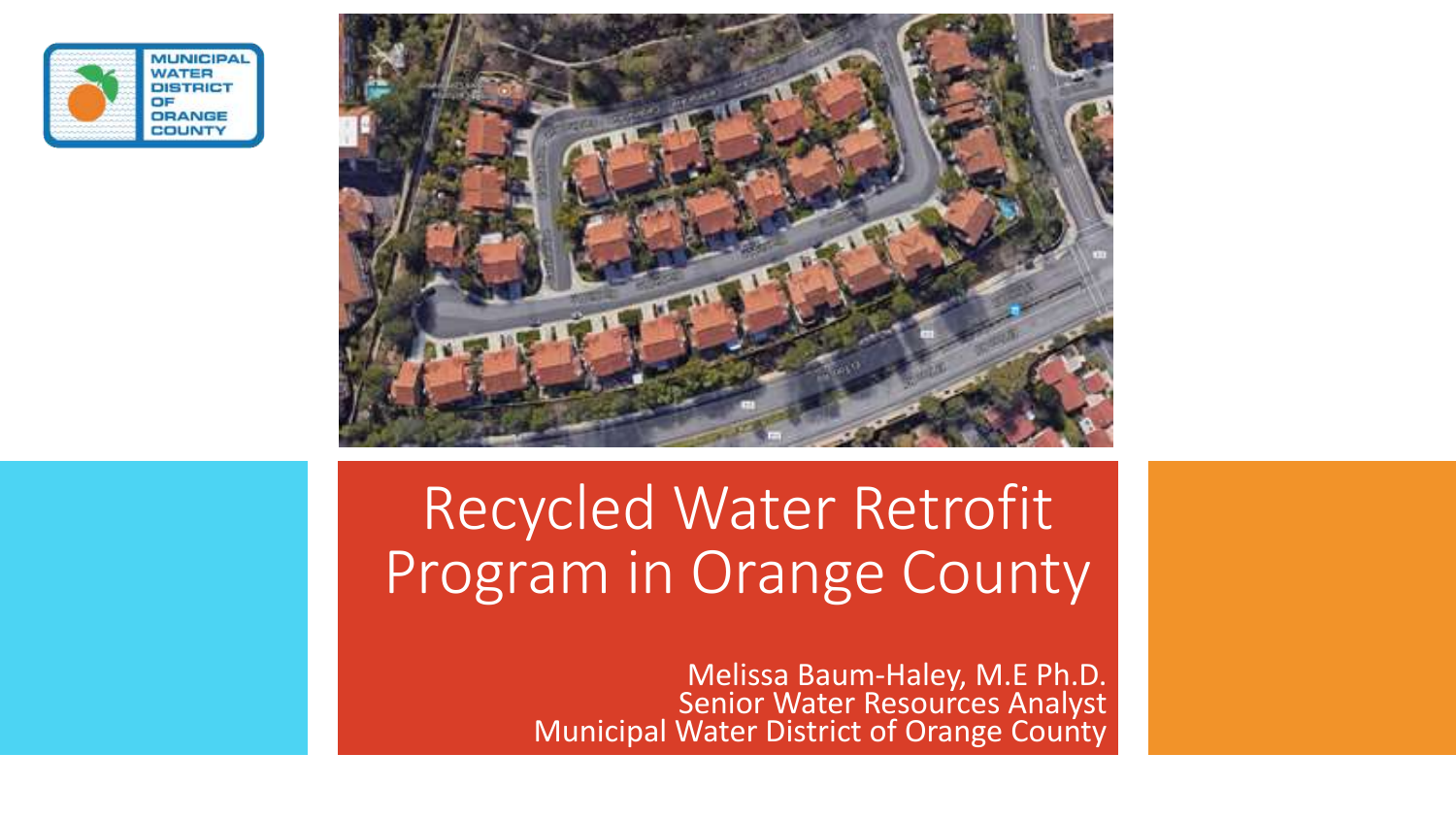#### Recycled Water Retrofit Program-**MWDOC**

- Customers participating in MWD's Recycled Water On-site Retrofit Program are eligible for supplemental MWDOC incentive
	- CII customers converting potable dedicated irrigation meters to recycled water meters
	- Conversions result in 100% potable water savings
- This program falls in line with the objectives outlined in the MWDOC's Water Use Efficiency Master Plan
- Potable recycled water conversions support water supply sustainability and efficient water management





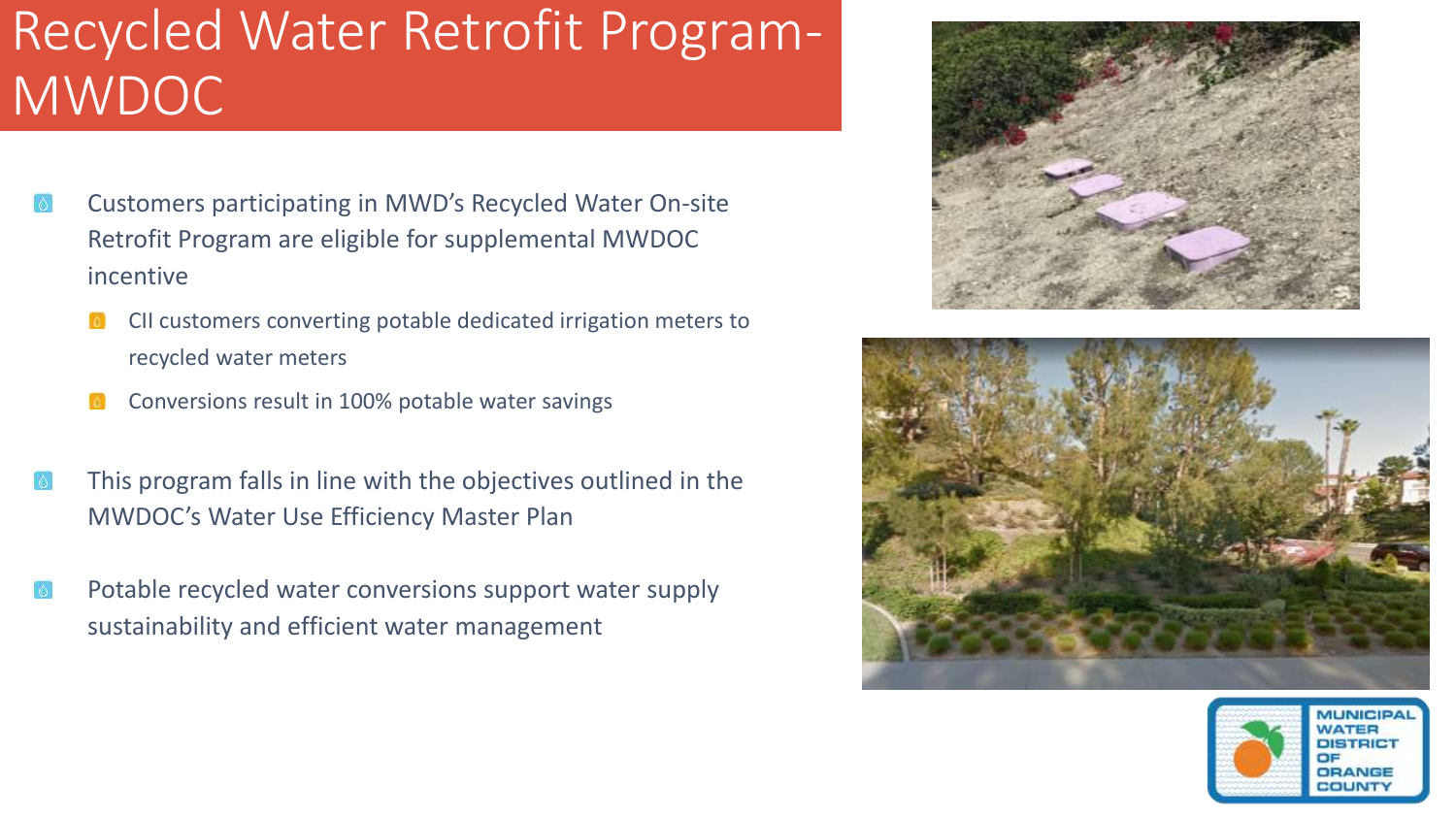## Incentive Level

#### MWDOC Funding  $|\lozenge|$

- Based of off project water usage established by MWD
- Will provide \$65/AF of potable water saved over 5 years
- Funding Source: two grants from the U.S. Bureau  $\Delta$ of Reclamation
- MWDOC plus MWD incentives, will not surpass **A** the customer project





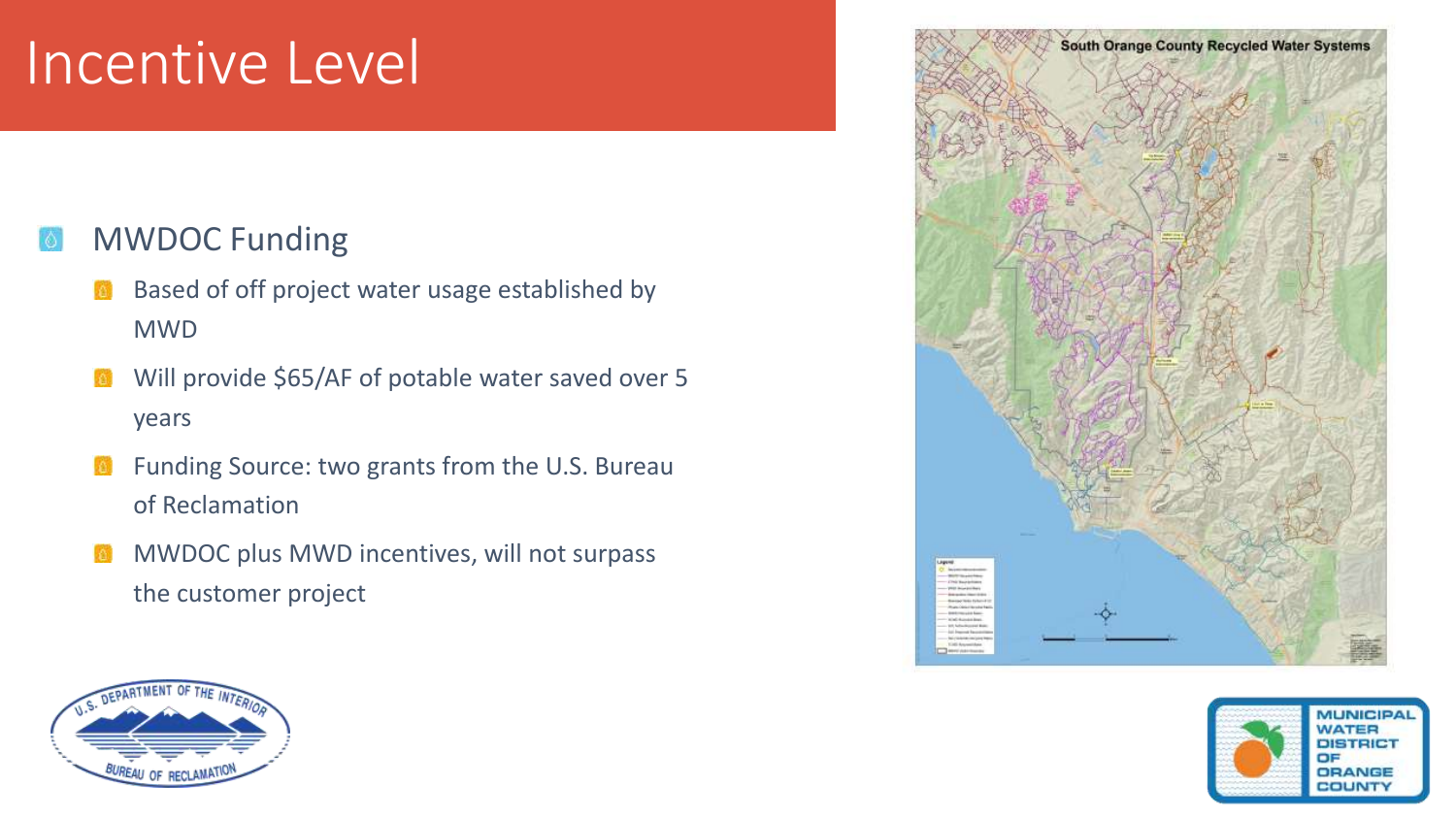## Program Work Flow

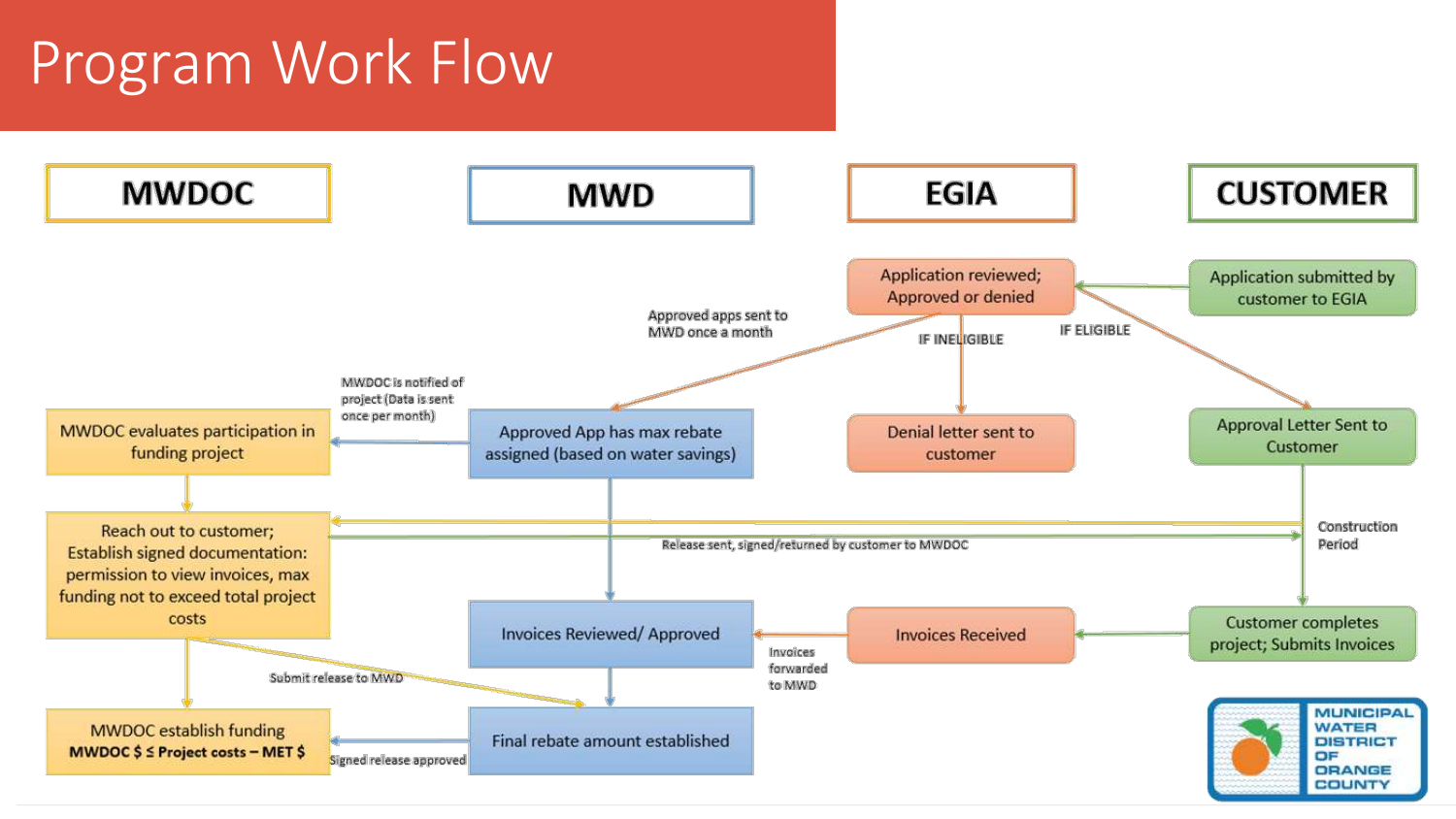## Recycled Water Conversions in MWDOC Service Area

- Completed Projects
	- 134 conversions spanning 9 retail agencies completed between 2015 - 2017
	- 2,814 AFY of water savings
	- 1,534,180 sq. ft. of irrigated area converted
	- **\$21,950 MWDOC Contribution**
- In progress
	- 8 projects underway
	- 1,499,873 sq. ft. of irrigated area will be converted
	- Over 75 AFY of water savings (estimated)
	- **\$35,000 est. MWDOC Contribution**

Recycled Water Retrofit Water Savings- Orange County



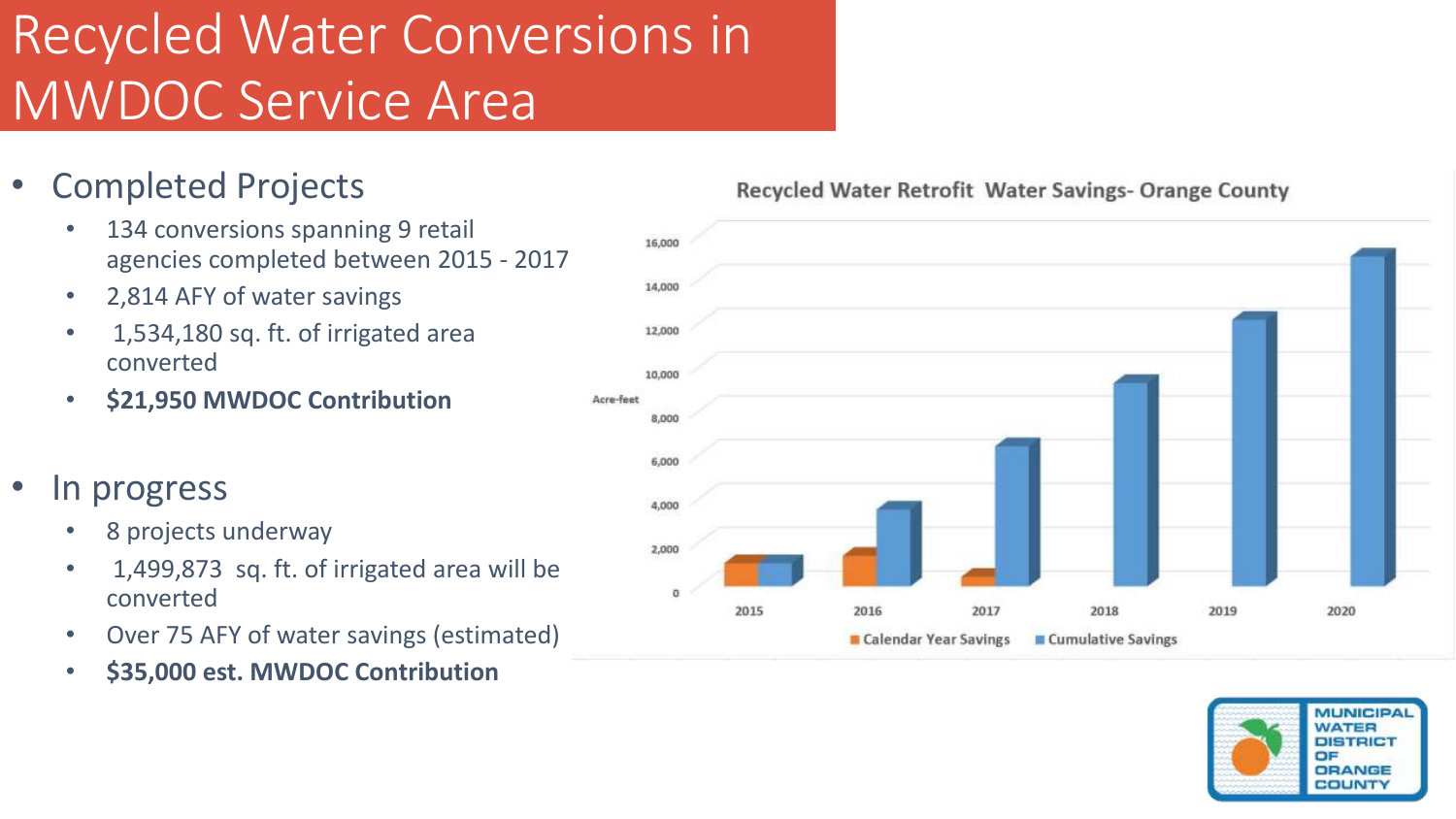# Program Observations

- As projects are completed the connection grid grows, creating more opportunities for future projects
	- As retail agencies participate, they then promote the program to their customers
- Incentive motivates customers who may have not converted their meter otherwise
	- Positive experiences among HOAs creates word-of-mouth program marketing
- Assist customers in helping retail agencies achieve their water reduction goals